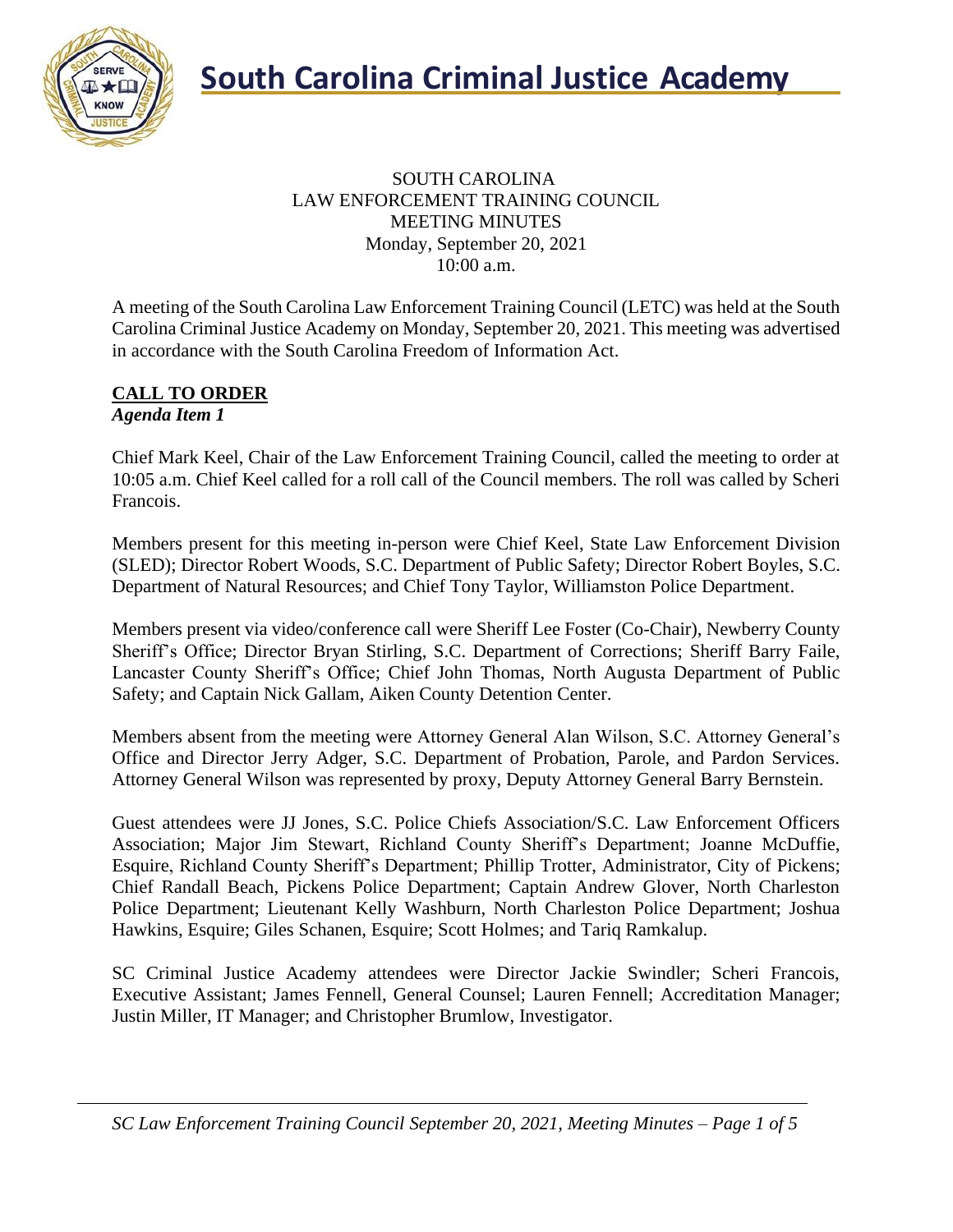

## **APPROVAL OF AGENDA**

*Agenda Item 2*

A motion to adopt the agenda was made by Director Boyles and seconded by Director Woods. Council voted unanimously to adopt the agenda as presented.

## **APPROVAL FOR MEETING MINUTES**

## *Agenda Item 3*

A motion to approve the minutes of the August 23, 2021, meeting was made by Director Boyles and seconded by Director Woods. Council voted unanimously to accept the meeting minutes as recorded.

## **DIRECTOR'S REPORT**

*Agenda Item 4*

## A. **General Counsel Report**

Misconduct Cases

## **Lena Elrod:** *2020-CJA-05-02 (Pickens PD))* **-**

**Summary:** Allegation of willfully making false, misleading, incomplete, deceitful, or incorrect statements to a law enforcement officer, a law enforcement agency, or a representative of the agency, except when required by departmental policy or by the laws of this State. **Request for Final Agency Decision.**

Hearing Officer recommended that Council:

A) Issue its final agency decision, pursuant to S.C. Code Ann. Regs. 37-107 D., finding that the allegation of misconduct reported against Lena Elrod by the Pickens Police Department has not been proven by substantial evidence;

B) Approve, pursuant to the authority of Council set for at S.C. Code Ann. § 23-23-150 (G) (1), Lena Elrod's eligibility for certification as a law enforcement officer in the State of South Carolina; and

C) Expunge within thirty (30) days of the final agency decision in this matter, pursuant to the requirements of S.C. Code Ann. § 23-23-150 (M), all evidence related to the allegation of misconduct filed against Lena Elrod by the Pickens Police Department.

Attorney Joshua Hawkins attended this meeting to represent Ms. Elrod and to answer questions from Council, if applicable.

*SC Law Enforcement Training Council September 20, 2021, Meeting Minutes – Page 2 of 5*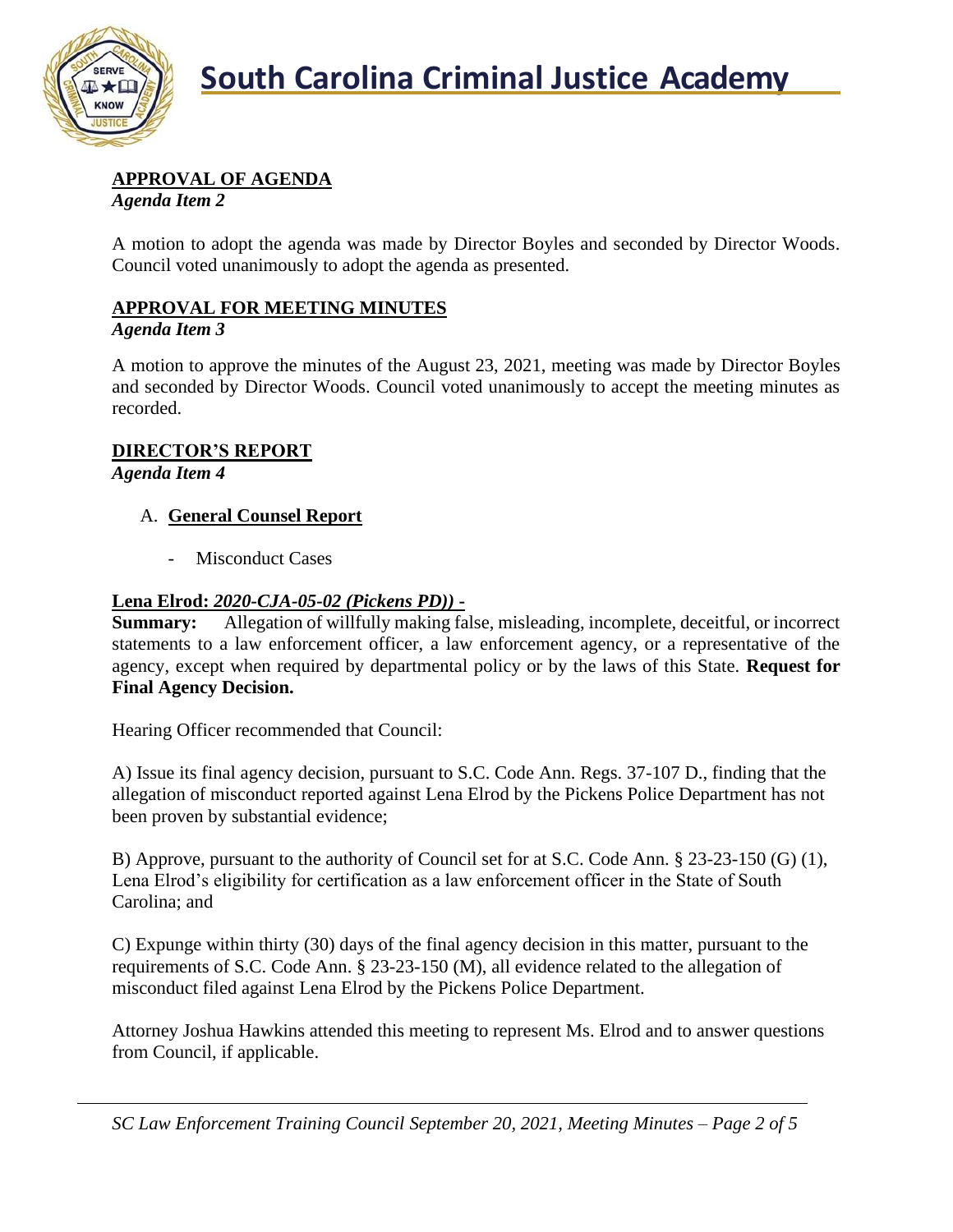

## **South Carolina Criminal Justice Academy**

Attorney Giles Schanen attended this meeting to represent the Pickens Police Department and to answer questions from Council, if applicable.

After hearing statements from both attorneys, Director Boyles made a motion to accept the recommendation of the Hearing Officer and grant Ms. Elrod eligibility for law enforcement certification. Director Woods seconded the motion. Council voted unanimously to adopt the recommendation of the Hearing Officer and granted Ms. Elrod eligibility for law enforcement certification.

## **Scott Holmes:** *2018-CJA-12-03 Edgefield Co. Det. Ctr.)***-**

**Summary:** Allegation of physical or psychological abuses of members of the public and/or prisoners. **Request for Final Agency Decision.**

Hearing Officer recommended that Council:

A) Issue its final agency decision, pursuant to S.C. Code Ann. Regs. 37-107 D., finding that the allegation of misconduct reported against Scott Holmes by the Edgefield County Detention Center has not been proven by substantial evidence;

B) Approve, pursuant to the authority of Council set for at S.C. Code Ann. § 23-23-150 (G) (1), Scott Holmes' eligibility for certification as a law enforcement officer in the State of South Carolina; and

C) Expunge within thirty (30) days of the final agency decision in this matter, pursuant to the requirements of S.C. Code Ann. § 23-23-150 (M), all evidence related to the allegation of misconduct filed against Scott Holmes by the Edgefield County Detention Center.

Scott Holmes attended this meeting to speak on his own behalf and to answer questions from Council, if applicable.

After hearing a statement from Mr. Holmes regarding the misconduct allegation made by the Edgefield County Detention Center, Sheriff Foster made a motion to accept the recommendation of the Hearing Officer. Director Boyles seconded the motion. Council voted unanimously to adopt the recommendation of the Hearing Officer and grated Mr. Holmes eligibility for law enforcement certification.

## **Tariq Ramkalup:** *No assigned case number (N. Charleston PD) -*

**Summary:** Tariq Ramkalup is a Class 1 officer candidate with the North Charleston Police Department. In 2016, Mr. Ramkalup was convicted in New York for Assault and Battery 3<sup>rd</sup> Degree, which carries a sentence of one-year, and was sentenced to three (3) years' probation. S.C. Code Ann 23-23-60 (B)(4) states: "evidence satisfactory to the director that the applicant has not been convicted of any criminal offense which carries a sentence of one year or more or of any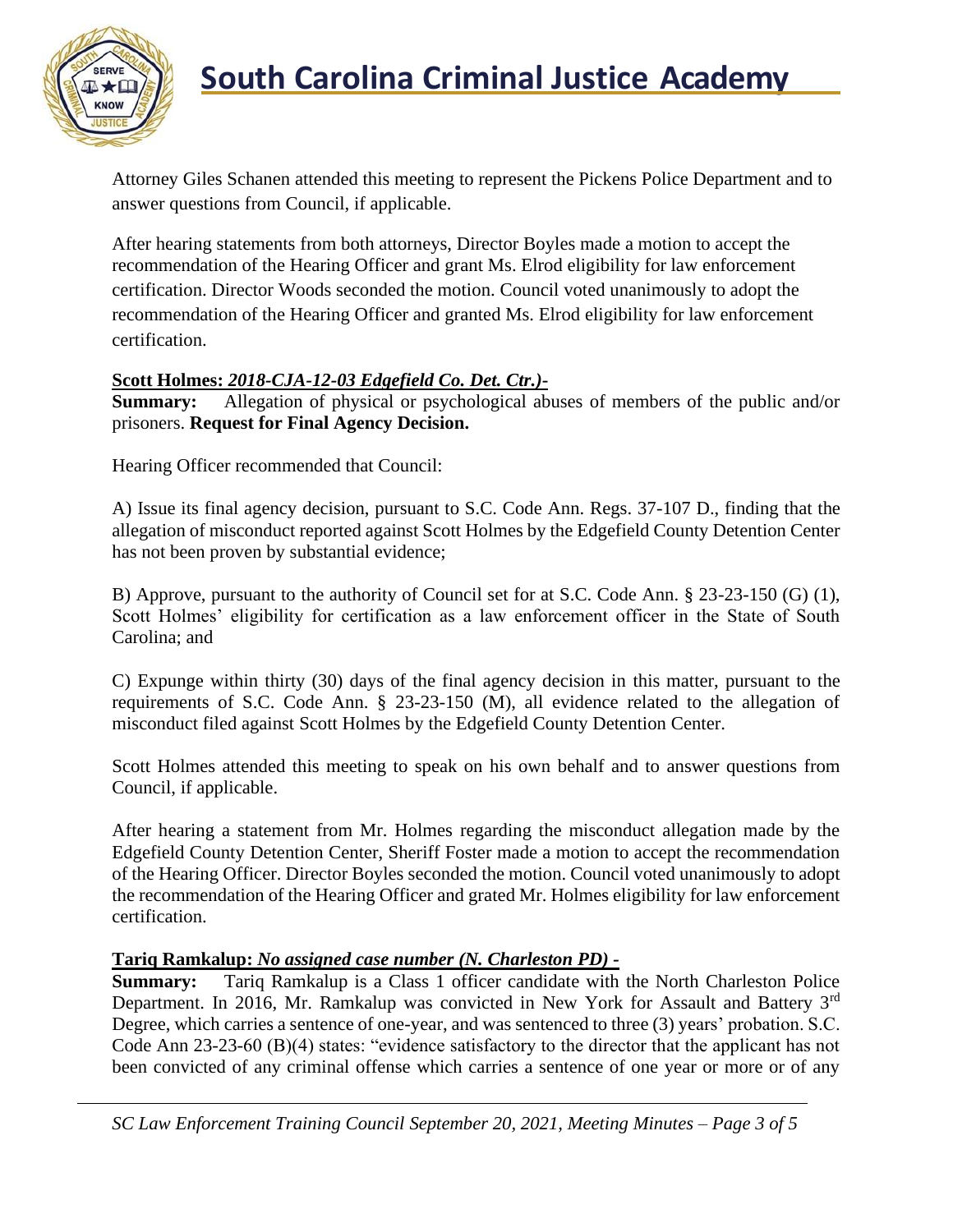

criminal offense that involves moral turpitude. Forfeiture of bond, a guilty plea, or a plea of nolo contedere is considered the equivalent of a conviction." Further inquiry was conducted into the facts and circumstances surrounding the incident for which he was arrested and convicted. **Request for Eligibility.**

Tariq Ramkalup attended this meeting to speak on his own behalf and to answer any questions from Council, if applicable.

Captain Andrew Glover and Lieutenant Kelly Washburn of the North Charleston Police Department attended this meeting to petition on behalf of Mr. Ramkalup and to answer any questions from Council, if applicable.

Council had an in-depth discussion regarding the criminal charges and conviction of Mr. Ramkalup. During this discussion, Council was addressed by Mr. Ramkalup, Captain Glover, and Lieutenant Washburn. Council also had questions answered by James Fennell.

Upon conclusion of discussion, Director Boyles made a motion to grant Mr. Ramkalup eligibility for law enforcement certification due to evidence of good character. The motion was seconded by Director Woods. With a vote of 5-4, with the majority voting 'Yes', the motion passed, and Mr. Ramkalup was granted eligibility for law enforcement certification.

## B. **Director's Comments**

#### Director Swindler

Director Swindler gave updates on Covid as it relates to Academy staff and students, classes, training, and updates on filling Academy positions.

#### **UNFINISHED BUSINESS** *Agenda Item 5*

There was no unfinished business to discuss.

#### **NEW BUSINESS** *Agenda Item 6*

There was no new business to discuss.

#### **CLOSING REMARKS/AJOURNMENT** *Agenda Item 7*

Director Stirling gave an update on SCDC inmate and staff Covid cases.

*SC Law Enforcement Training Council September 20, 2021, Meeting Minutes – Page 4 of 5*